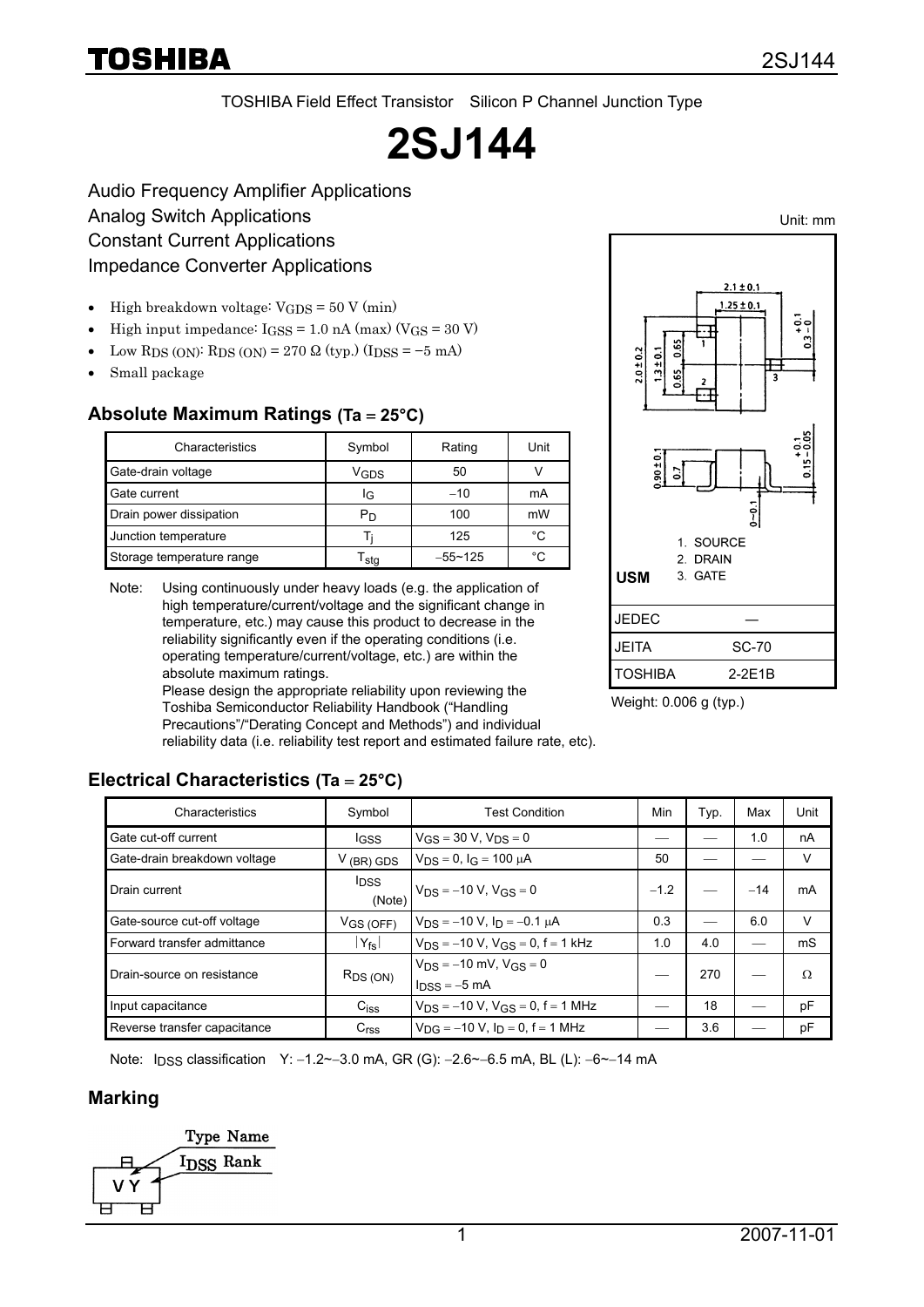# **TOSHIBA**

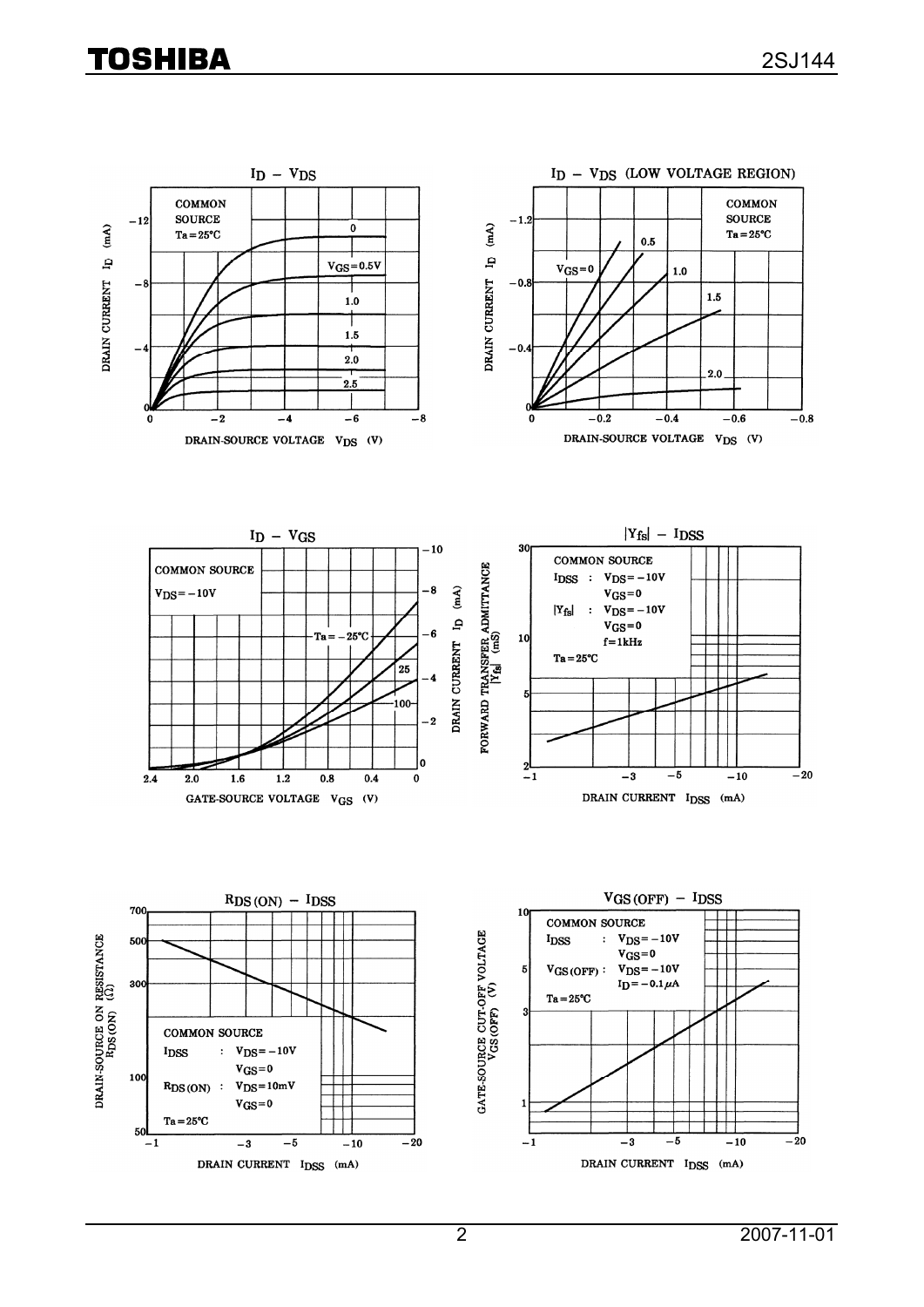# **TOSHIBA**